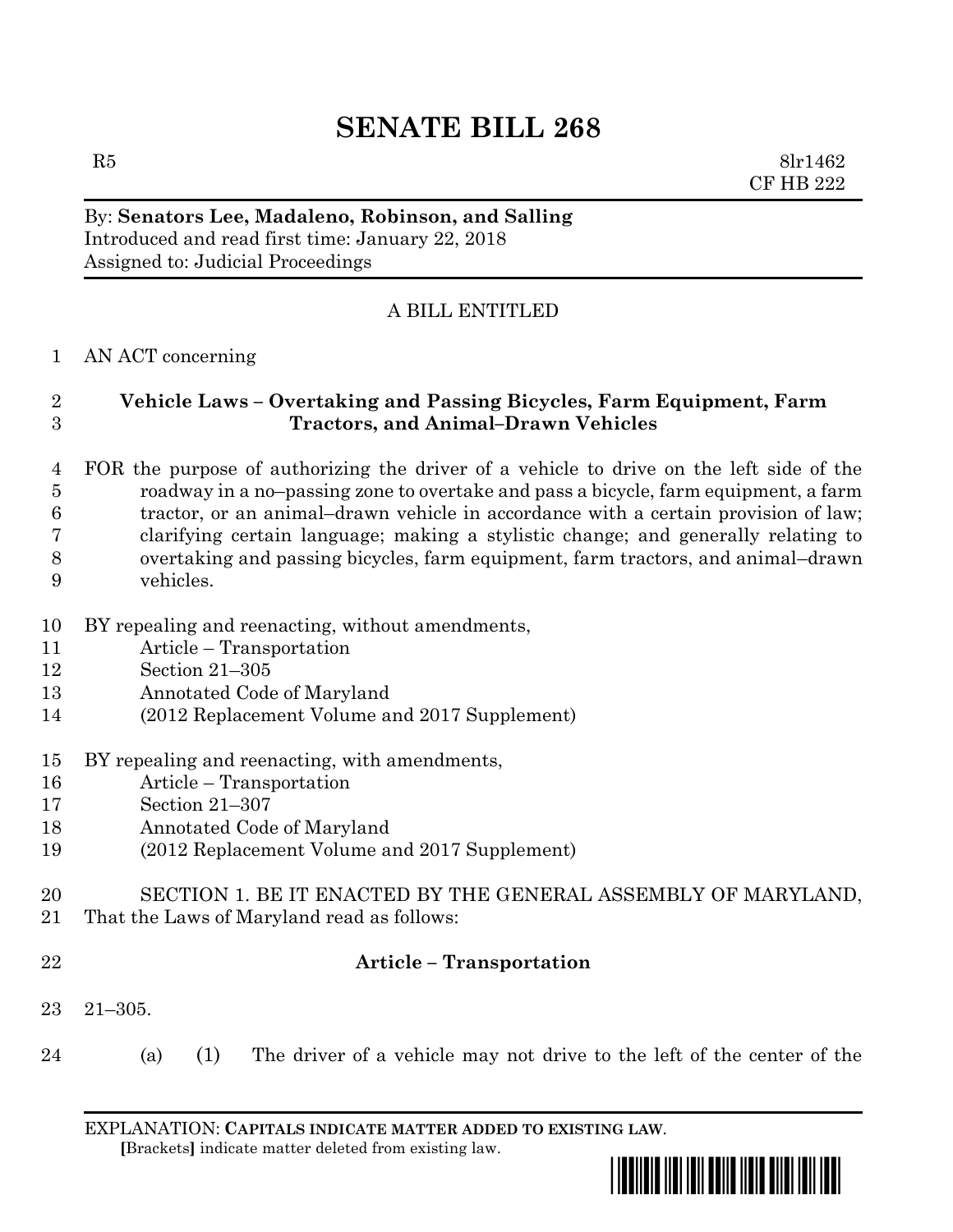|                                 | $\overline{2}$<br><b>SENATE BILL 268</b>                                                                                                                                                                                                                                                                                       |
|---------------------------------|--------------------------------------------------------------------------------------------------------------------------------------------------------------------------------------------------------------------------------------------------------------------------------------------------------------------------------|
| $\mathbf 1$                     | roadway in overtaking and passing another vehicle going in the same direction unless:                                                                                                                                                                                                                                          |
| $\overline{2}$                  | (i)<br>Authorized by this subtitle; and                                                                                                                                                                                                                                                                                        |
| $\boldsymbol{3}$<br>4<br>5<br>6 | The left side of the roadway is clearly visible and is free of<br>(ii)<br>approaching traffic for a sufficient distance ahead to permit the overtaking and passing to<br>be completed without interfering with the operation of any other vehicle approaching from<br>the opposite direction or any other vehicle overtaken.   |
| 7<br>8<br>9<br>10               | The overtaking vehicle shall return to an authorized lane of travel as<br>(2)<br>soon as practicable and, if the passing movement uses a lane authorized for vehicles<br>approaching from the opposite direction, before coming within 200 feet of any approaching<br>vehicle.                                                 |
| 11                              | This subsection does not apply on a one-way roadway.<br>(b)<br>(1)                                                                                                                                                                                                                                                             |
| 12                              | (2)<br>The driver of a vehicle may not drive on the left side of any roadway if:                                                                                                                                                                                                                                               |
| 13<br>14<br>15                  | The vehicle is approaching the crest of a grade or is on a curve in<br>(i)<br>the highway where the driver's view is obstructed for such a distance as to be dangerous<br>should another vehicle approach from the opposite direction;                                                                                         |
| 16<br>17                        | The vehicle is crossing or approaching within 100 feet of any<br>(ii)<br>intersection or railroad grade crossing; or                                                                                                                                                                                                           |
| 18<br>19                        | (iii)<br>The driver's view is obstructed while approaching within 100 feet<br>of any bridge, viaduct, or tunnel.                                                                                                                                                                                                               |
| 20                              | $21 - 307.$                                                                                                                                                                                                                                                                                                                    |
| 21<br>22<br>$23\,$<br>24        | The State Highway Administration may determine those parts of any<br>(a)<br>(1)<br>highway in its jurisdiction where overtaking and passing or driving on the left of the<br>roadway would be especially dangerous and, by appropriate signs or markings on the<br>roadway, may indicate the beginning and end of these zones. |
| 25<br>26<br>$27\,$              | [Where] EXCEPT AS PROVIDED IN SUBSECTION (D) OF THIS<br>(2)<br><b>SECTION, WHERE</b> the signs or markings are in place and clearly visible to an ordinarily<br>observant individual, every driver of a vehicle shall obey their directions.                                                                                   |
| 28<br>29<br>30                  | Except as provided in subsection (d) of this section, where signs or markings<br>(b)<br>defining a no-passing zone are placed as provided in subsection (a) of this section, a driver<br>may not drive on the left side of the roadway within the no-passing zone.                                                             |
| 31                              | Except as provided in subsection (d) of this section, where signs or markings<br>$\left( \mathrm{c}\right)$                                                                                                                                                                                                                    |

 defining a no–passing zone are placed as provided in subsection (a) of this section, a driver may not drive on the left side of any pavement striping designed to mark the no–passing zone throughout its length.